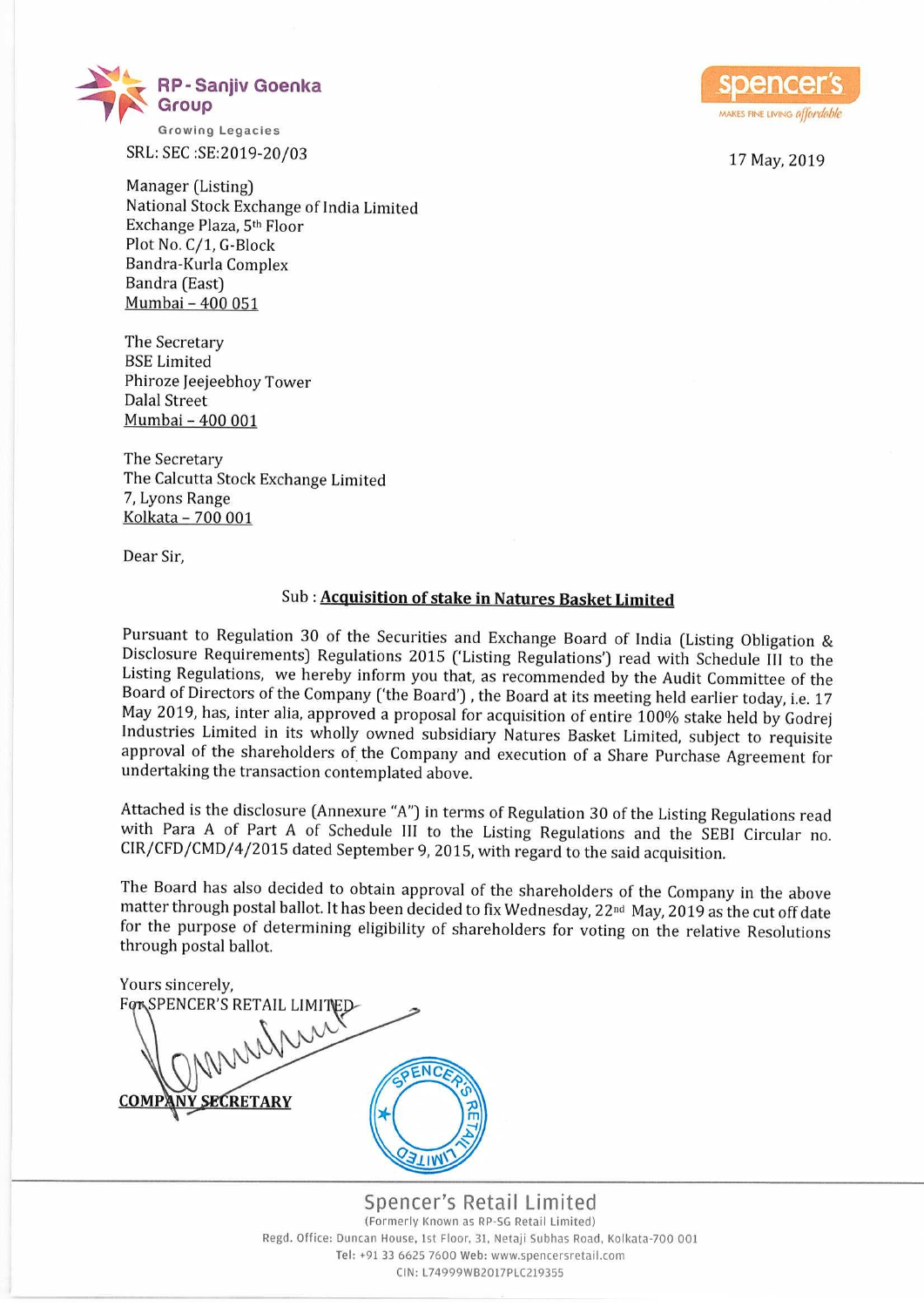## Annexure A

## Annexure giving details of Acquisition (including agreement to acquire)

| Sr. No. | Particulars                                                                                                                                                                                               | <b>Details</b>                                                                                                                                                                                                                                                                                                                                                                                                                                                                                                                                                                                                                |
|---------|-----------------------------------------------------------------------------------------------------------------------------------------------------------------------------------------------------------|-------------------------------------------------------------------------------------------------------------------------------------------------------------------------------------------------------------------------------------------------------------------------------------------------------------------------------------------------------------------------------------------------------------------------------------------------------------------------------------------------------------------------------------------------------------------------------------------------------------------------------|
| a)      | such as size, turnover etc.                                                                                                                                                                               | Name of the target entity, details in brief Natures Basket Limited (NBL), a 100% subsidiary of Godrej Industries Limited.<br>With a turnover of Rs. 338.28 crore for the year 2018-19, NBL is a public<br>limited company engaged in the business of retail sales of various food<br>products and beverages through its retail stores and online platform.                                                                                                                                                                                                                                                                    |
| b)      | the promoter/promoter group/group NBL.<br>companies have any interest in the entity<br>being acquired? If yes, nature of interest<br>and details thereof and whether the<br>same is done at "arms length" | Whether the acquisition would fall within The acquistion would not fall within related party transaction. RP-Sanjiv<br>related party transaction(s) and whether Goenka Group, the promoter of Spencer's Retail Limited, has no interest in                                                                                                                                                                                                                                                                                                                                                                                    |
| c)      | acquired belongs                                                                                                                                                                                          | Industry to which the entity being NBL is a public limited company engaged in the business of retail sales of<br>various food products and beverages through its retail stores and online<br>platform.                                                                                                                                                                                                                                                                                                                                                                                                                        |
| d)      | Object<br>and<br>effects<br>of<br>business of the listed entity)                                                                                                                                          | acquisition Acquisition of NBL will make Spencer's a national player giving it access to the<br>(including but not limited to, disclosure of western parts of India through its 36 stores in prime locations in Mumbai,<br>reasons for acquistion of taget entity, if Pune and Bangalore. This acquisition will bring in many synergies in Spencer's<br>its business is outside the main line of business and fits in well with Spencer's omnichannel strategy.                                                                                                                                                               |
| e)      | acquition                                                                                                                                                                                                 | Brief details of any governmental or The proposed acquisition will be subject to the approval of the shareholders<br>regulatory approvals required for the and other requisite approvals from statutory and regulatory authorities, if any.                                                                                                                                                                                                                                                                                                                                                                                   |
| f)      | the acquistion                                                                                                                                                                                            | Indicative time period for completion of Around 60 days from signing of the Share Purchase Agreement ("SPA") subject<br>to receipt of necessary approvals.                                                                                                                                                                                                                                                                                                                                                                                                                                                                    |
| g)      | Nature of consideration - whether cash Cash consideration.<br>consideration or share swap and details<br>of the same                                                                                      |                                                                                                                                                                                                                                                                                                                                                                                                                                                                                                                                                                                                                               |
| h)      | the shares are acquired                                                                                                                                                                                   | Cost of acquistion or the price at which The consideration for the proposed transaction is Rs. 300 Cr (+/- any agreed<br>adjustments) in terms of the SPA to be executed with Natures Basket Limited<br>and Godrej Industries Limited and subject to the requisite approval of the<br>shareholders and consumation of the transaction.                                                                                                                                                                                                                                                                                        |
| i)      | Percentage<br>if<br>acquired and / or number of shares NBL's paid up share capital.<br>acquired                                                                                                           | shareholding/control 44,58,30,000 fully paid up equity shares of Rs.10/- each comprising 100% of                                                                                                                                                                                                                                                                                                                                                                                                                                                                                                                              |
| j)      | Brief background<br>and any other significant information (in Financial Year<br>brief)                                                                                                                    | about the entity Operating since 2005, NBL is a neighbourhood convenience store format<br>acquired in terms of products/line of grocery retailer which sells its products ranging from fresh fruits and<br>business acquired, date of incorporation, vegetables, fish and meat, artisanal breads, FMCG and staples. It presently<br>history of last 3 years turnover, county in operates 36 stores in the cities of Mumbai, Pune and Bangalore. NBL's last<br>which the acquired entity has presence three years turnover has been as follows :<br>(Rs. Crore)<br>2018-19<br>338.28<br>2017-18<br>288.92<br>2016-17<br>303.03 |

ENCER  $\frac{1}{\sqrt{2}}\int_{0}^{2\pi}$ КT **BETIM**